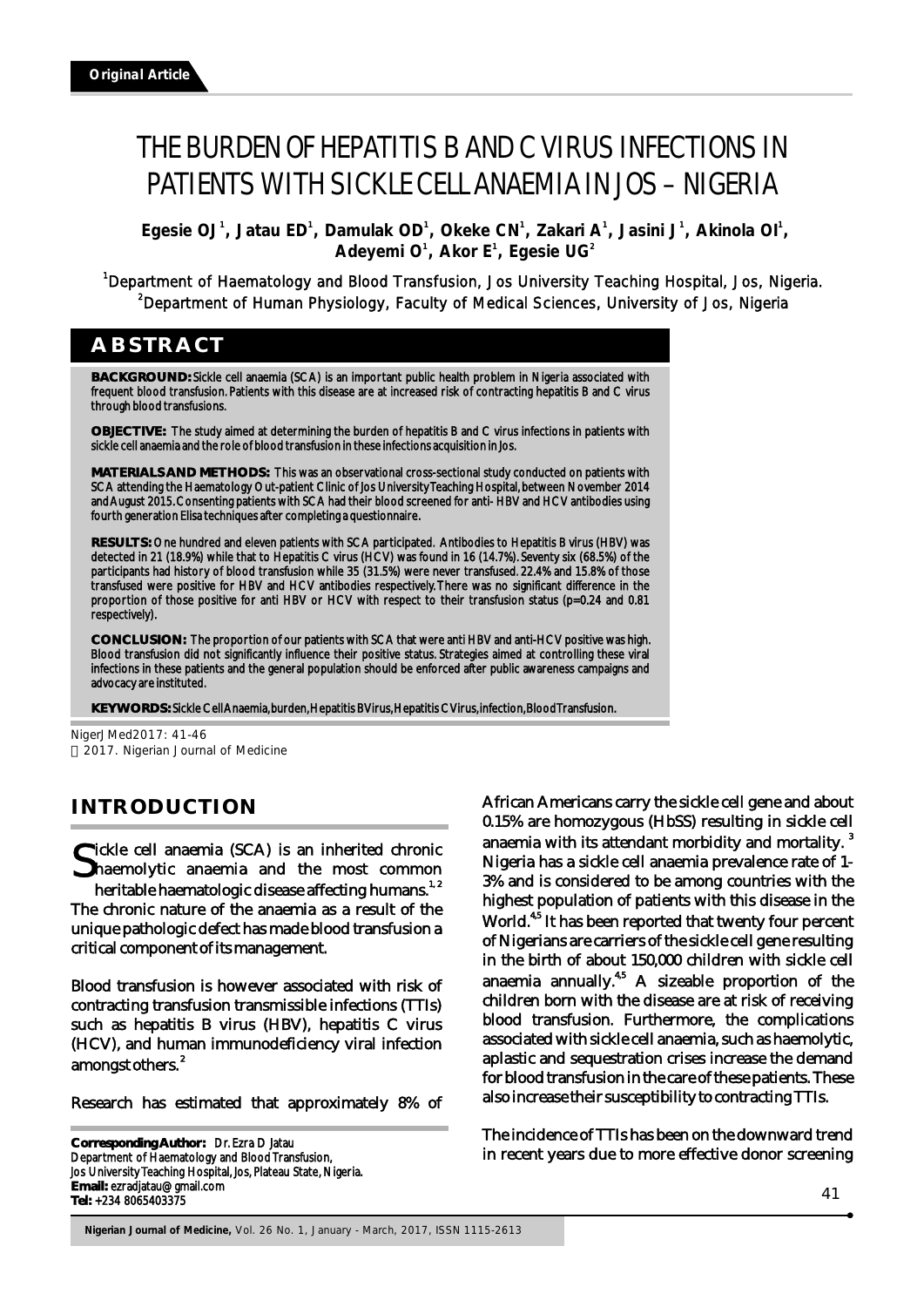methods, though the risk of acquiring TTIs is yet to be completely eradicated.<sup>6-8</sup>

This is more profound in resource-constraint setting like ours with technical, economic and infrastructural challenges.<sup>9-11</sup> Studies have reported a higher prevalence rate of HBV and HCV infection in patients with SCD than the general population.<sup>12, 13</sup> The higher rate of HCV infection in patients with SCD was attributed to the late introduction of HCV donor screening in 1992.<sup>14</sup>

Studies have also indicated increased risk of development of hepatocellular carcinoma and chronic liver disease in multi-transfused individuals due to transfusion-related acquisition of HBV and HCV infection.  $15, 16$ 

This study aimed at determining the burden of HBV and HCV infections in our patients with SCA, it also investigated the role of blood transfusion in the acquisition of these viral infections in these patients and assessed the effectiveness or otherwise, of predonation screening methods used in the prevention of transfusion acquired HBV and HCV infection from this Centre.

# **MATERIALS AND METHODS**

We conducted a cross sectional study at the Haematology Out-Patient Clinic (HOPC) of the Jos University Teaching Hospital (JUTH), Jos between November 2014 and August 2015. Ethical approval was obtained from the Human Research and Ethics Committee of JUTH.

Consenting adults with SCA attending the HOPC of JUTH were enrolled for the study. Non-consenting patients and other forms of anaemia and haematologic diseases were excluded.

Informed written consent was obtained from all the participants prior to the research procedure while maintaining strict confidentiality. Using a structured pre-tested questionnaire, personal data such as age, sex, marital status, history of blood transfusion, where transfused and number of units of blood received was obtained from each participant.

Participants had their blood samples collected and their haemoglobin electrophoresis determined using the cellulose acetate haemoglobin electrophoresis method at alkaline pH of 8.9 to confirm their sickle cell status. They were then screened for antibodies to Hepatitis B virus (HBV) and Hepatitis C virus (HCV) using the fourth generation ELISA kits, (GENSCREENTM Bio-Rad, Marnes-la-Coquette, France).

#### **ANALYSIS OF DATA**

 Statistical analysis of data obtained from the study was done using EPI INFO version 7.1.3.0 (CDC Atlanta Georgia, USA). Results were presented in tables and graphs while chi-square and students' t-test were used to assess significant differences. Results with p-values < 0.05 was considered statistically significant.

## **RESULTS**

One hundred and eleven (111) patients with sickle cell anaemia were studied. Forty-eight (43.2%) were males while 63 (56.8%) were females giving a Male: Female ratio of 1:1.3 (Table 1).The mean age of participants was  $25.6 \pm 6.7$  years and an age range of 17-52 years. Majority (81.0%) of the participants were unmarried and aged between 20-34 years (Figure 1)

History of blood transfusion was recorded in 76 (68.5%) of the participants while 35 (31.5%) were never transfused. Amongst the participants transfused, 29 (38.2%) were males and 47 (61.8%) were females. Sixtyeight (68) of those transfused were able to recall the number of units they received at different times ranging from 1 to 20 units with a mean transfusion of 2.81± 2.75 units (Table 1).

## **Table 1- Socio-demographic Characteristics, transfusion, HBV and HCV status of adults with SCA studied at the Jos University Teaching Hospital, Nigeria between November 2014 and August 2015 (n =111)**

| <b>Parameters</b>               | Frequency (%)         |  |  |
|---------------------------------|-----------------------|--|--|
| Mean age (years)                | $25.6 + 6.7$          |  |  |
| Sex                             |                       |  |  |
| Male                            | 48 (43.2)             |  |  |
| Female                          | 63 (56.8)             |  |  |
| <b>Marital Status</b>           |                       |  |  |
| Single                          | 90(81.1)              |  |  |
| Married                         | 16 (14.4)             |  |  |
| Separated                       | 3(2.7)                |  |  |
| <b>Divorced</b>                 | 1(0.9)                |  |  |
| Widow                           | 1(0.9)                |  |  |
| <b>Transfusion status</b>       |                       |  |  |
| <b>Transfused</b>               | 76 (68.5)             |  |  |
| Not Transfused                  | 35 (30.0)             |  |  |
| Mean number of units transfused | $2.81 \pm 2.75$<br>イつ |  |  |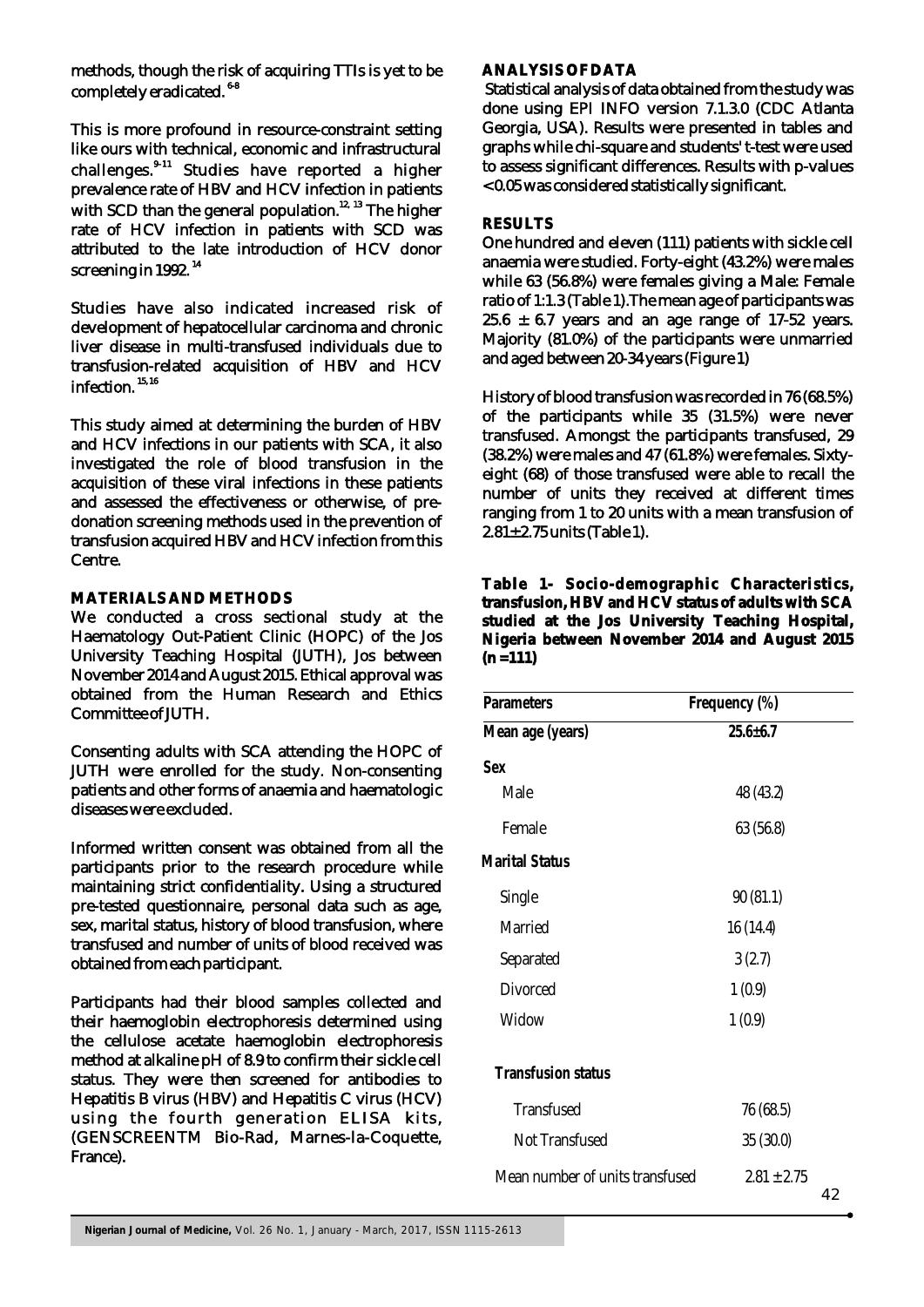

Figure 1. Age and sex distribution of adults with SCA studied at the Jos University Teaching Hospital, Nigeria between November 2014 and August 2015  $(n = 111)$ 

Antibodies to Hepatitis B virus (HBV) was detected in 21 (18.9%) of the 111 participants comprising of 17 (81.0%) transfused and 4 (19%) non-transfused. 22.4% of the transfused patients with SCA were positive for HBV antibody. Hepatitis C virus (HCV) antibodies was found in 16 (14.7%) of the participants, of which 12 (75%) had blood transfusion while 4 (25%) had no history of blood transfusion. This implied that 15.8% (12/76) of those that had blood transfusion were HCV antibody positive. There was no significant difference in the proportion of those that tested positive to anti HBV or HCV antibodies for those transfused and nontransfused. The number of units of blood received had no influence on their viral antibody status. (Table 2). 61.9% and 50% of those positive for HBV and HCV antibodies respectively were females. This may be related to the number of female patients that participated in this study.

**Table 2. Blood transfusion rate, Hepatitis B and Hepatitis C virus antibody status of adults with SCA studied at the Jos University Teaching Hospital, Nigeria between 2014 and 2015 (n =111)**

| Viral antibody status | Number of units of blood transfused; n (%) |          |        | p value |
|-----------------------|--------------------------------------------|----------|--------|---------|
|                       | None                                       | < 10     | 10     |         |
| <b>HBV: Positive</b>  | 4(11.4)                                    | 14(21.5) | 1(50)  | 0.24    |
| Negative              | 31(88.6)                                   | 51(78.5) | 1(50)  |         |
| <b>HCV: Positive</b>  | 4(11.4)                                    | 9(13.8)  |        | 0.81    |
| Negative              | 31(88.6)                                   | 56(86.2) | 2(100) |         |

### **DISCUSSION**

Patients with sickle cell anaemia are generally predisposed to various systemic complications necessitating blood transfusion due to the sickling and vaso-occlusive phenomena associated with the disease. They are therefore at risk of viral hepatitis from the multiple blood transfusions they often receive for their medical care. The risk for acquisition of transfusionrelated infections vary from one setting to the other depending on a number of factors such as availability of facilities for effective screening of blood and blood products, as well as trained laboratory personnel.

The proportion of SCA patients positive for anti-HBV and anti-HCV antibodies in this study was 18.9% and 14.7% respectively. This was high compared to the finding of Khan et al and Asma et al in similar group of patients in Saudi Arabia and Turkey respectively. <sup>17, 18</sup> It was also higher than the findings of Pennap et al in a community of apparently healthy individuals in Keffi, North-Central Nigeria.<sup>19</sup> This high burden of HBV and HCV infections in our SCA patients may be due to their exposure to blood transfusion, an established risk for transmission.

The finding of high anti-HBV in our patients was however similar to the findings of Egah et al and Adekeye et al in blood donors in Jos. They found a prevalence of 15.1% and 20.8% respectively for anti-HBV but a lower anti-HCV prevalence of 4.3% and 4.9% respectively.<sup>20,21</sup> Several researchers have reported varying seroprevalence of hepatitis infections among patients with SCA. This ranged from 3.0% to 39.0% for  $H$ BV and 4.5% to 21.0% for  $H$ CV.  $22-24$  The difference in these findings may be connected with the seroprevalence of these viral hepatitis among the general population in that region.

In relation to blood transfusion, those transfused had a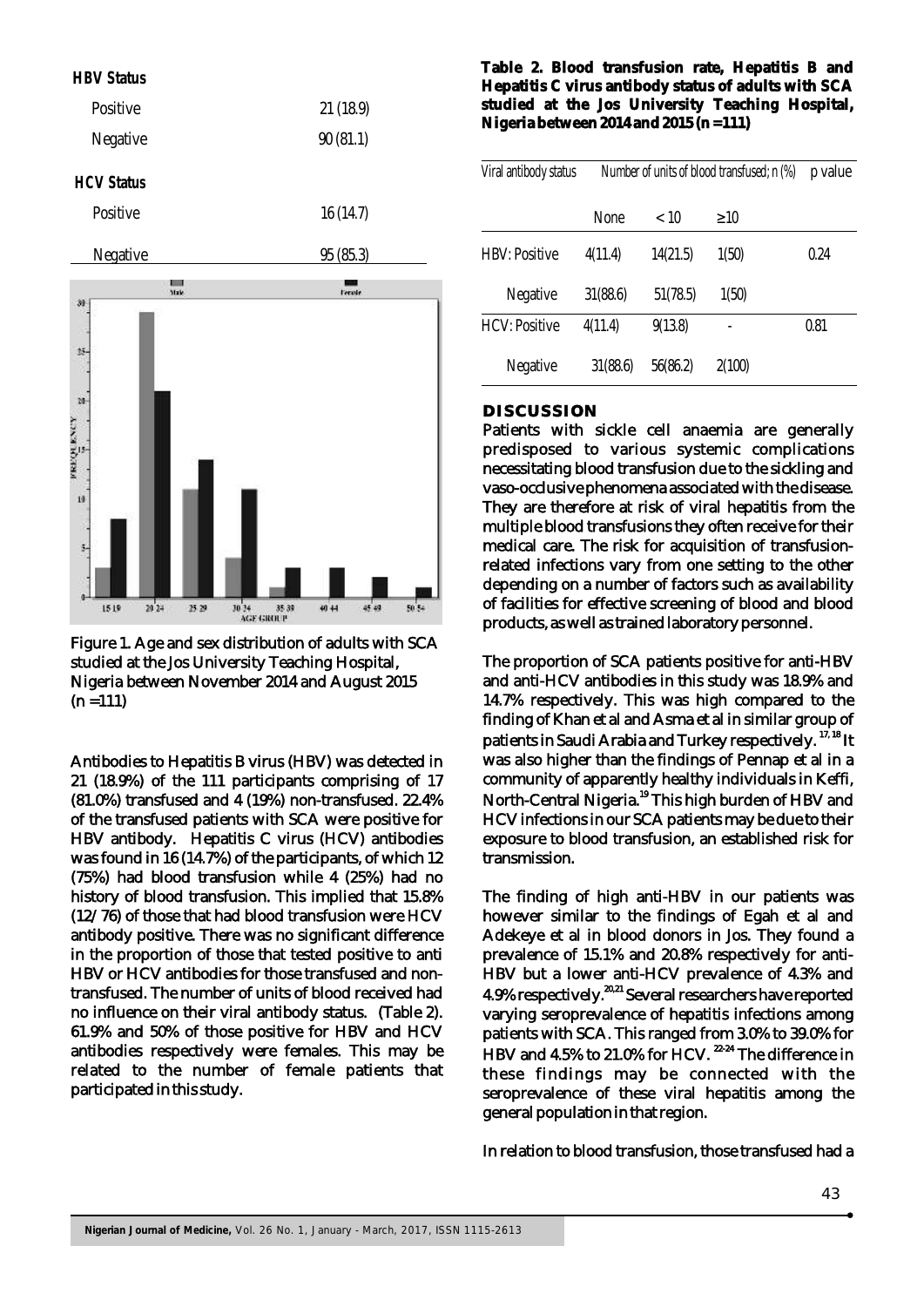seroprevalence of 22.4% (17/76) for anti HBV and 15.8% (12/76) for anti HCV while those that never had blood transfusion had a seroprevalence of 11.4% (4/35) for both HBV and HCV. There was no significant difference between the transfused and non-transfused in this respect (p>0.05).

The seroprevalence of HBV and HCV in the transfused was higher than the non-transfused in this study, although no statistical significant difference was found. This seemed to have demonstrated clearly the risk of acquiring the hepatitis viral infections through blood transfusion. SCA patients being more vulnerable are likely to receive multiple blood transfusions which put them at increased risk of acquiring these hepatitis viral infections. However, additional risk factors may have contributed to the high HCV burden in our nontransfused SCA patients as previous studies reported lower HCV prevalence in blood donors from this  $Centre.$ <sup>20, 21</sup>

The finding in this study of a higher seroprevalence of HCV in transfused SCA patients compared to prevalence of HCV in blood donors in previous study from this Centre, differed from a report by Adewuyi in Ilorin, Nigeria that did not find a significant difference in HCV prevalence between the multi-transfused sickle cell patients and regular blood donors.<sup>25</sup>

The proportion of our transfused SCA patients who tested positive to anti HBV and HCV antibodies was however lower than that documented in a study by Fasola and Otegbayi in Ibadan Nigeria, but higher than that reported in a study done in Ahvaz, South Western Iran and another study in Western Odisha, India. Ibadan study reported 23.6% and 19.8% for anti-HBV and anti HCV respectively, Iranian study reported 1.8% and 12.5% for anti HBV and anti HCV respectively while the Indian study documented 2.9% for HBV and 1.7% for HCV.<sup>26-28</sup>

The lower prevalence of anti HBV seen in Al-Ahsa and Odisha may not be unconnected with the advent of HBV vaccine and its use amongst the population in that region. This is unlike HCV whose vaccine is not yet available and donor screening for it only became mandatory in 1992.<sup>14</sup>

Reports from Western Europe and North America have shown that the prevalence of Hepatitis B virus infection has fallen to less than 1% among the general population after the introduction of its vaccine though it still remained as high as 10% in the developing <sup>29</sup> countries.

Contrary to the finding in our study, several researchers have reported increasing seroprevalence of these viral infections with increasing number of blood

transfusion units received.<sup>22-24</sup> This calls for concerted effort in implementing all preventive measures against transfusion transmissible infection by improving blood transfusion protocol and their safety.

Although our study did not find any statistical difference between the transfused and non-transfused participants in association with HBV and HCV positive status, the high burden of these viral infections among transfused sickle cell anemia patients calls for concern and deliberate efforts targeted at reduction of these infections.

In this study, 84.4% of our patients had history of blood transfusion. This was similar to findings from elsewhere.  $30-32$  This confirmed the fact that SCA patients are prone to receiving blood transfusion due to the complications associated with the disease such as hyperhaemolytic, sequestration and aplastic crises.

There was no statistically significant difference in either anti-HBV or anti-HCV positive status between males and females in this study ( $p = 0.59$  and  $0.56$ respectively). Statistical significant association was not also established between age groups, marital status and HBV and HCV positive status despite the fact that significant population of the participants (81.0%) were unmarried and aged between 20-34 years (p>0.05). This seems to support the fact that blood transfusion may be the most important risk factor for the acquisition of these viral infections in these patients with SCA. This calls for strategies aimed at further improving the safety of local blood supply through increased awareness of donating blood voluntarily.

# **CONCLUSION**

The burden of HBV and HCV in our patients with SCA from this Centre is high. Blood transfusion is a vital component in the management of sickle cell anaemia and with this management modality comes the complication of HBV and HCV infections. Although the study did not show a significant role played by blood transfusion in the acquisition of HBV and HCV infections in our patients, there is still need for concerted effort in implementing all preventive measures against transfusion transmissible infections by improving blood transfusion protocol and their safety. Measures such as detection of viral genome in potential blood donors should be part of the panel of pre-donation tests for intending blood donors. Public enlightenment campaigns as well as vaccinations against HBV now and HCV when available should be made routine for all SCA patients and enforced in the general population to reduce these infections.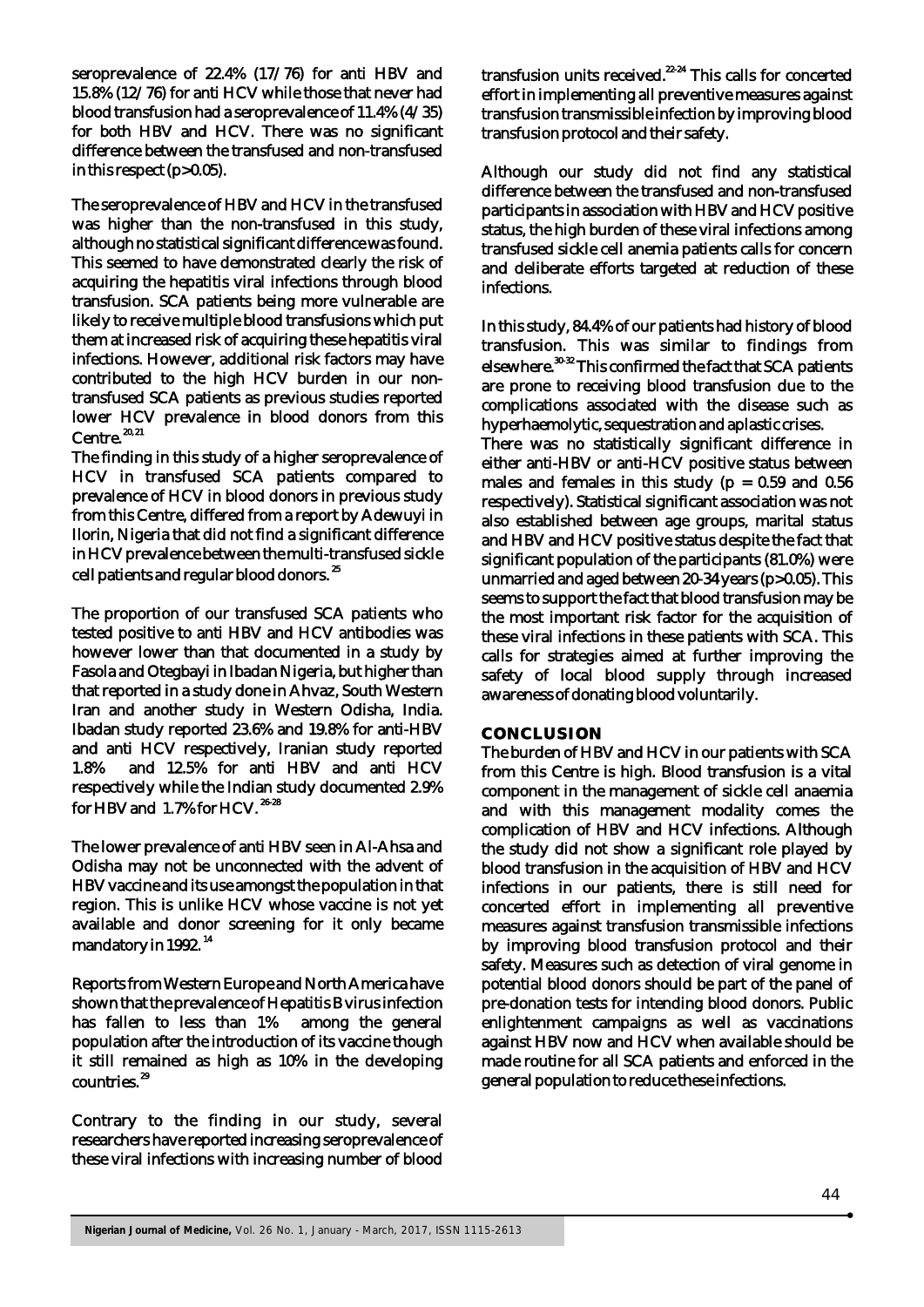- 1. World Health Organization Programmes and Projects, Media Centre, Fact Sheet No. 308. Sickle Cell Disease and Other Haemoglobin Disorders. Updated Jan 2011; Cited 19th June, 2016.
- 2. Ocak S, Kaya H, Cetin M, Gali E, Ozturk M. Seroprevalence of Hepatitis B and Hepatitis C in patients with Thalassaemia and Sickle cell anaemia in a long term follow up. Arch Med Res 2006; 37: 895-898.
- 3. Vichinsky EP. Comprehensive care in sickle cell disease: Its impact on morbidity and mortality. Seminar Hematol 1991; 28: 220-225.
- 4. Akinyanju OO. A profile of sickle cell disease in Nigeria. Ann NY Acad Sci 1989; 265: 126-134.
- 5. Oyedeji GA. The effects of sickle cell disease on the families of affected children. Cent Afr Med J 1995; 41: 333-334.
- 6. Salawu L, Bolarinwa RA, Adegunloye AB, Muraina HA. HBsAg, Anti-HCV, Anti-HIV and VDRL in blood donors: Prevalence and trends in the last three and a half years in a tertiary health facility in Ile-Ife, Nigeria. Int J of Med Med Sci 2010; 2: 335-341.
- 7. Velati C, Romano L, Fomiatti L, Baruffi L, Zanetti AR. Impact of nucleic testing for hepatitis B virus, hepatitis C virus and human immunodeficiency virus on the safety of blood supply in Italy: A six year survey. Transfusion 2008; 48: 2205- 2213.
- 8. 'O'Brien SF, Yi QL, Fan W, Scalia V, Kleiman SH, Vamvakas EC. Current incidence and estimated residual risk of transfusion transmitted infection in donation made to Canadian Blood Services. Transfusion 2007; 47: 316- 325.
- 9. Jibrin B, Jiya NM, Ahmed H. Seroprevalence of Hepatitis C Virus Antibody and its Associated Risk Factors in Children with Sickle Cell Anaemia. Sub-Saharan Afr J Med 2014; 1: 20- 25.
- 10. Diarra AB, Guindo A, Kouriba B, Dorie A, Diabate DT, Diawara SI, et al. Sickle cell anaemia and transfusion safety in Bamako, Mali. Seroprevalence of HIV, HBV, and HCV infections and alloimmunisation belong to Rh and Kell systems in sickle cell anaemia patients. Transfus Clin Biol 2013; 20: 476- 481.
- 11. Samuel SA, Kwadwo AY, Ransford K, David NA, Mahmood SA, Patrick FA. Incidence of Hepatitis B Surface Antigen among Sickle Cell Disease Patients Receiving Transfusion Therapy. Int J Biomed Sci Eng 2014; 2: 7- 10.
- 12. Al-Fawaz I, Ramia S. Decline in Hepatitis B infection in Sickle Cell Anaemia and Beta

Thalassaemia major. Arch Dis Child 1993; 69: 594-598.

- 13. Torres MCMR, Pereira LMMB, Ximenes RAA, Araujo AS, Secaf M, Rodrigues SS, et al. Hepatitis C virus infection in a Brazilian population with sickle cell anaemia. Braz J Med Biol Res 2003; 36: 323-329.
- 14. CDC Public health grand rounds. The 25th Anniversary of the Discovery of the Hepatitis C Virus Looking Back to Look Forward. US Department of Health and Human Services, Centers of Disease Control and Prevention. June 17, 2014; Cited 24th October, 2016.
- 15. El-Serag HB. Epidemiology of Viral Hepatitis and Hepatocellular Carcinoma. Gastroenterology 2012; 142: 1264- 1273.
- 16. Nishioka K, Suzuki H, Mishiro S, Oda T. Viral Hepatitis and Liver Disease. Proceedings of the international symposium on viral Hepatitis and liver Disease: Molecules Today, More Cures Tomorrow, Tokyo 1993.
- 17. Khan MSE, Saleem A, Qazi RA, Khan MA, Ahmad A. Frequency of Hepatitis B and C in Patients with Sickle Cell Disease Experience at Tertiary Care Hospital. Ann Pak Inst Med Sci 2015; 11: 142-145.
- 18. Asma S, Gerekliogu C, Erdogan AF, Aksoyek A, Ozdogu H, Boga C. Seroprevalence of hepatitis B, hepatitis C and human immunodeficiency virus in patients with Sickle cell anaemia and their immunity states. TJFMPC 2013; 7: 13-17.
- 19. Pennap GR, Yakubu A, Oyige O, Forbi J. Prevalence of hepatitis B and C virus infection among people of a local community in Keffi, Nigeria. Afr J. Micro Res. 2010; 4: 274-278.
- 20. Egah DZ, Banwat EB, Audu ES, Iya D, Mandong BM, Anele AA et al. Hepatitis B surface antigen, Hepatitis C and HIV antibodies in a low-risk blood donor group, Nigeria. East Mediterr Health J 2007; 13: 961- 966.
- 21. Adekeye AM, Chukwuedo AA, Zhakom PN, Yakubu RS. Prevalence of Hepatitis B and C among Blood Donors in Jos South LGA, Plateau State, Nigeria. Asian J Med Sci 2013; 5: 101-104.
- 22. Bolarinwa RA, Aneke JC, Olowookere SA, Salawu L. Seroprevalence of transfusion transmissible viral markers in sickle cell disease patients and healthy controls in Ile-Ife, South-Western Nigeria: A case-control study. J Appl Hematol 2015; 6: 162-167.
- 23. Hassan M, Hasan S, Giday S, Alamgir L, Banks A, Frederick W, et al. Hepatitis C Virus In Sickle Cell Disease. J Natl Med Assoc 2003; 95: 939-942.